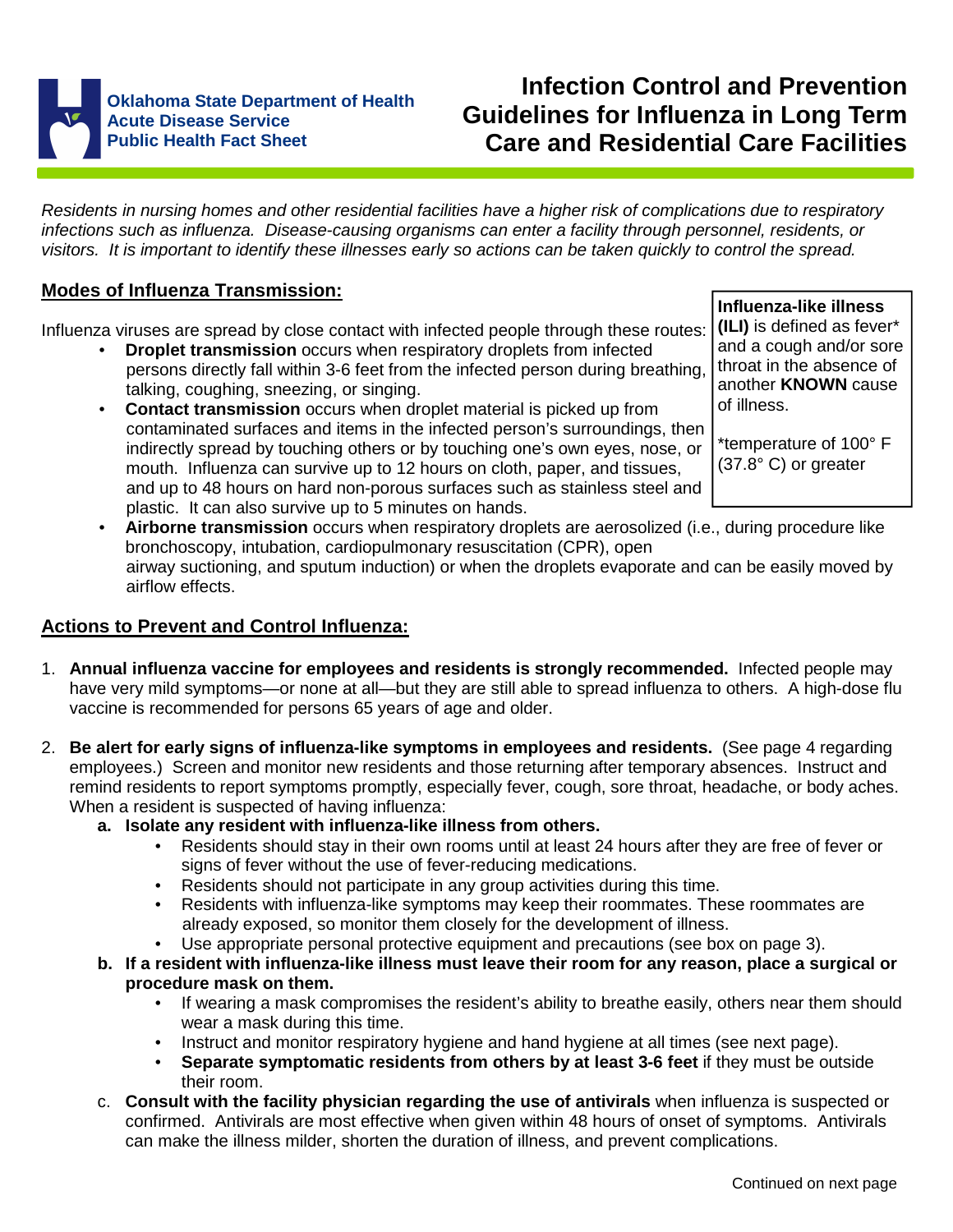## **Actions to Prevent and Control Influenza (continued):**

- **3. Educate residents and employees to follow respiratory hygiene, cough etiquette, and hand hygiene and ensure adequate supplies** of tissues, waste containers, and hand hygiene materials.
	- Cover mouth and nose with a tissue when coughing or sneezing, OR cough or sneeze into the upper sleeve, NOT into one's hands.
	- Put used tissues into a waste basket immediately.
	- Wash hands with soap and water or use alcohol-based hand cleaner afterwards.

### **Control Measures including Infection Prevention:**

- 1. Use **standard precautions** when caring for all residents including those with influenza-like illness:
	- **Perform hand hygiene** with soap and water or alcohol-based hand product after contact with the resident or potentially contaminated environmental surfaces.
	- **Use alcohol-based hand rubs when hands are NOT visibly soiled.**

#### **a. When to perform hand hygiene:**

- Before having direct contact with residents.
- After contact with any body fluid, mucus membranes, non-intact skin, or wound drainage.
- After contact with intact skin such as checking vital signs or positioning a resident.
- If hands are moving from a contaminated body site to a clean body site during care.
- After contact with inanimate objects in the immediate vicinity of the resident.
- After removing personal protective equipment such as gloves, gowns, or masks.
- **b. Follow respiratory hygiene and cough etiquette** (see #3 above).
- **c. Use gloves** if hand contact with secretions or contaminated surfaces is likely.
	- Always change gloves between residents.
	- Put on clean gloves just before touching a resident's mucous membranes, non-intact skin, or contaminated items.
	- Gloves do not replace the need for hand hygiene because gloves may be torn during use, and hands can become contaminated during removal of gloves.
	- Remove gloves and perform hand hygiene when exiting the room.
- 2. Use **droplet isolation precautions** in addition to standard precautions when caring for residents with suspected or confirmed influenza, until at least 24 hours after they are free of fever (≥ 100° F or 37.8° C) or signs of a fever without the use of fever-reducing medications.
	- a. Use a **surgical or procedure mask** for all routine care when entering the resident's room. Remove the mask and perform hand hygiene when exiting the room.
	- b. Wear a **gown** when soiling of clothes or skin with body fluids, secretions, or excretions is likely.
	- c. Remove gowns and perform hand hygiene when exiting the room.
	- d. The resident should wear a surgical mask if leaving the room is necessary.
	- e. Limit the number of people entering the room to reduce unnecessary exposures.

3. Use **airborne precautions during aerosol-generating procedures** such as bronchoscopies, intubation, CPR, open airway suctioning, and sputum induction.

- a. Wear an **N95 respirator (mask).** These provide a seal around the nose and mouth, and filter out small organisms.
	- Only use the brand and size of N95 mask that was used for the fit test.
	- Check and confirm the fit of the mask with every use.
	- Remove the N95 masks and perform hand hygiene when exiting the room.
- b. Wear **face protection** such as a face shield, a mask with attached shield, or a mask with goggles.
- c. Use an **airborne infection isolation room (AIIR)** with negative pressure performing 6 to 12 air exchanges per hour for aerosol-producing procedures when possible.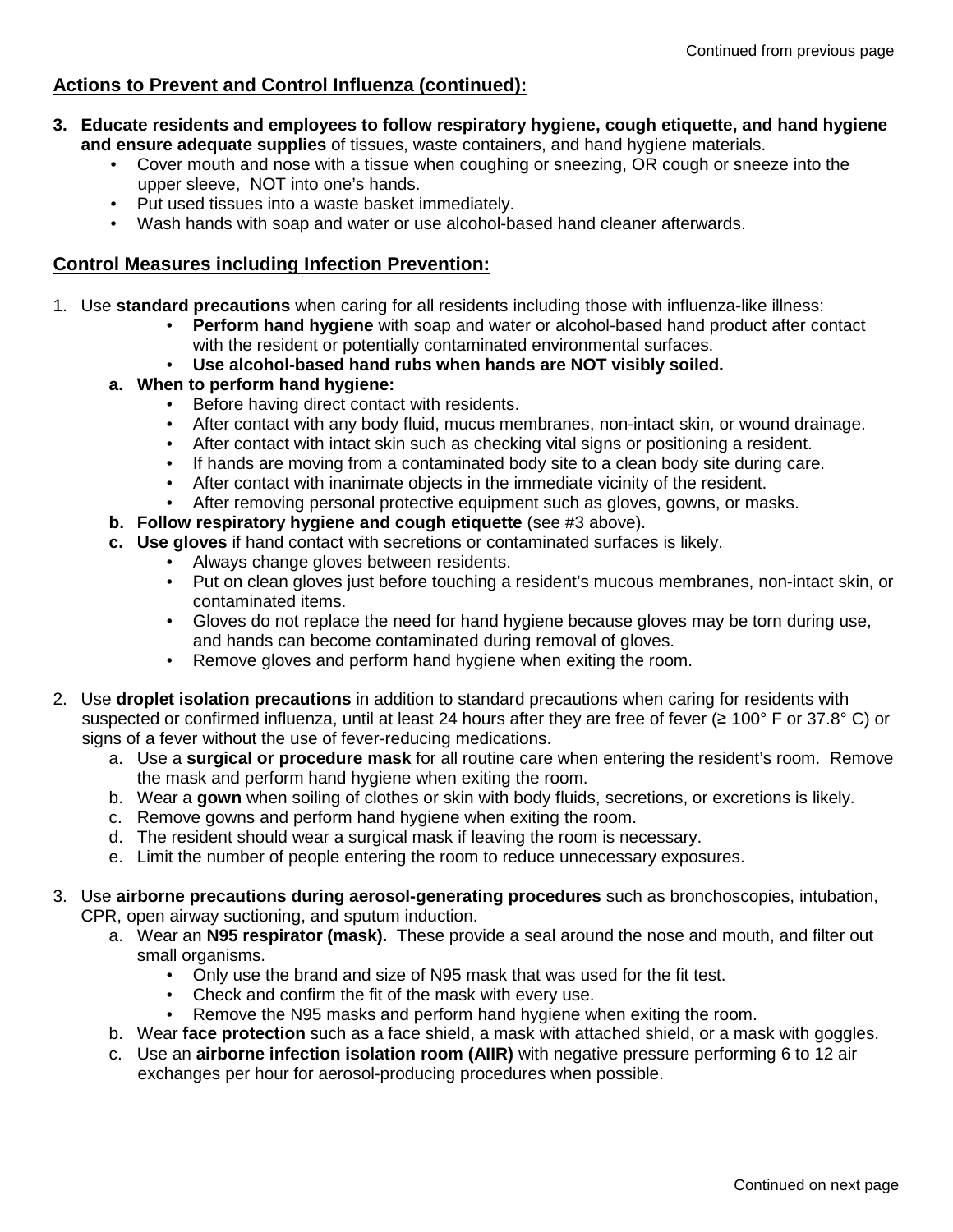#### **Safe Personal Protective Equipment (PPE) Removal Sequence: 1. Gloves:**  a. Grasp outside of glove with opposite gloved hand and peel off. b. Hold removed glove in the still-gloved hand. c. Slide the fingers of ungloved hand under remaining glove at wrist. d. Peel second glove off over first glove and discard into trash receptacle. **2. Goggles or Face Shield:**  a. Grasp head band or ear pieces. b. Place in designated receptacle for reprocessing or in waste container. **3. Gown:**  a. Unfasten ties. b. Pull away from neck and shoulders, touching inside of gown only. c. Turn gown inside out. d. Fold or roll into a bundle and discard. **4. Mask or Respirator:**  a. Grasp bottom ties or elastic, then top, and remove without contaminating face. **Avoid touching the outside of PPE items**

# **Control Measures including Infection Prevention (continued):**

### **4. Environmental Infection Control:**

- a. Influenza can survive up to 12 hours on cloth, paper, and tissues, and up to 48 hours on hard non-porous surfaces such as stainless steel and plastic.
- b. Use routine cleaning and disinfection strategies during influenza seasons. Focus on cleaning of frequently touched surfaces. For further guidance, consult this CDC document: http://www.cdc.gov/mmwr/preview/mmwrhtml/rr5210a1.htm.

### **5. Preventing Exposures from Employees and Visitors:**

- a. Educate personnel about the importance of vaccination, signs and symptoms of influenza, control measures, and when to pursue influenza testing.
- b. Post signage at all building entry points instructing employees and visitors to report influenza symptoms at the earliest opportunity. An example can be found at www.health.state.mn.us/divs/idepc/dtopics/infectioncontrol/cover/hcp/stopreng.pdf.
- c. Consider having personnel verbally and visually screen visitors for these symptoms. Coach all personnel to be assertive about how to send visitors with symptoms away.
- d. Post educational materials in all appropriate languages regarding respiratory hygiene, cough etiquette, and hand hygiene, and provide adequate supplies to perform these actions.

### **6. Preventing Exposures from Personnel:**

- a. Monitor personnel daily for signs and symptoms of influenza. If an employee becomes ill while at work, they should cease working with residents, and notify their supervisor and/or the employee health nurse.
- b. Healthcare personnel who have had an unprotected exposure to influenza may continue to work as long as they are asymptomatic. They should contact their primary care provider regarding recommendations for antiviral prophylaxis. This recommendation may change for facility-associated outbreaks.